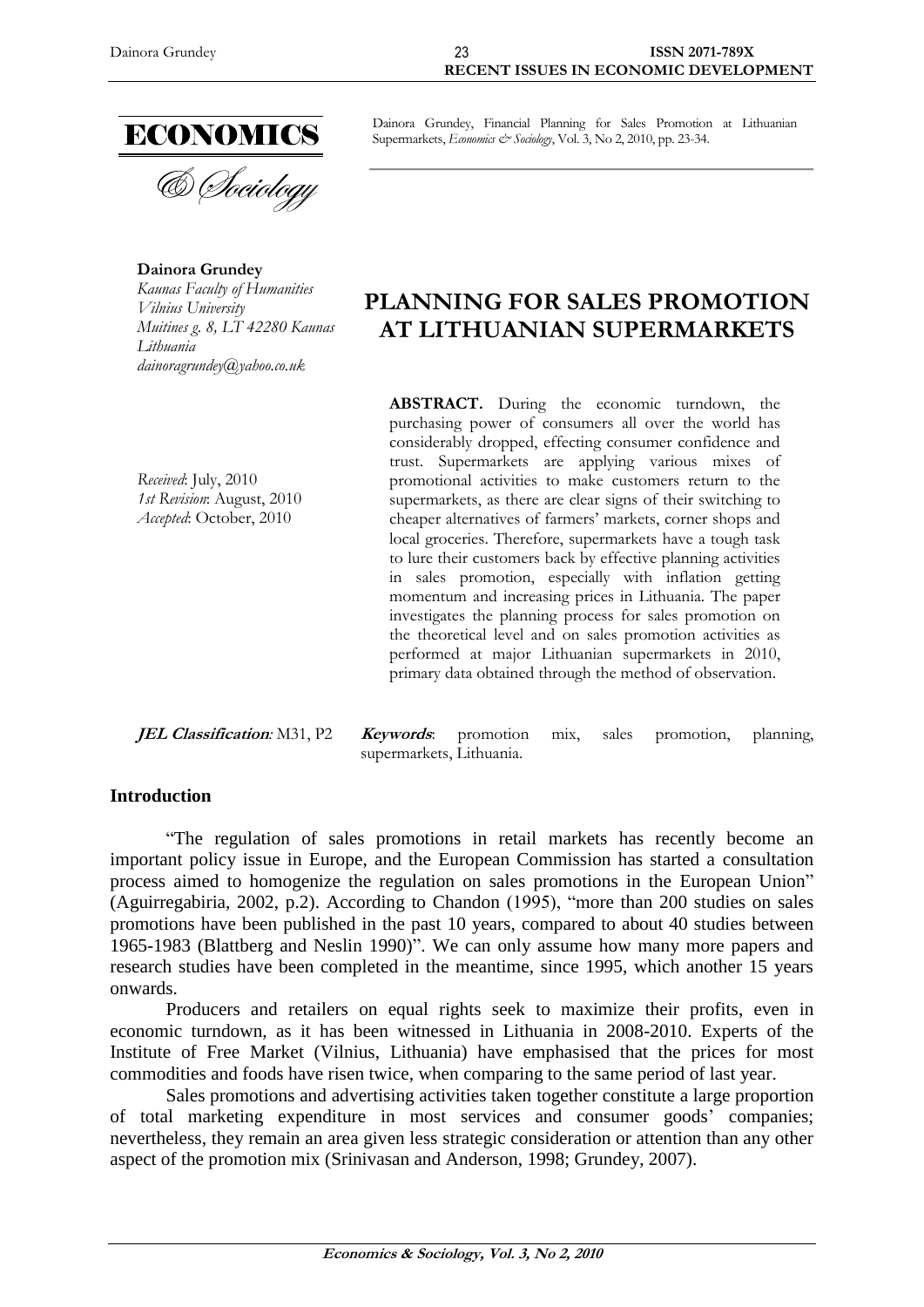| Dainora Grundev | ISSN 2071-789X                               |
|-----------------|----------------------------------------------|
|                 | <b>RECENT ISSUES IN ECONOMIC DEVELOPMENT</b> |

Profits usually consist of two variables: a) appropriate pricing strategy and b) sales volume. The main purpose of *sales promotion* is to focus on the second variable (as it might appear later in the discussion, it is often done through modifying the first one). Due to this, retailers must manage to find the best application of sales promotion, which would not only stimulate the customers' purchasing decision but also lead to customer satisfaction as customers turn to be more confident in their product or service choice. Therefore, the factor of consumption volume might be omitted in most cases (Fornell et al., 1985). Fam et al. (2005) pointed out that consumption on specific holidays, like Christmas, or change-of-season sales should be considered on equal rights.

*The main research goal* in the paper would focus on sale promotion activities as being performed at four major Lithuanian retail chains: a) *MAXIMA*, b) *IKI*, c) *RIMI*, and d) *NORFA*.



Figure 1. Logic sequence of current research on sales promotion at major Lithuanian supermarkets

*Source:* created by the author.

The *research tasks* of the current survey would focus on (see *Figure 1*):

- 1. Defining the theoretical framework of sales promotion.
- 2. Discussing the promotional tools as used in sales promotion for customers and traders.
- 3. Illustrating the theoretical sales promotion tools for a) customers and b) traders with effective sales promotion techniques as witnessed in four major Lithuanian supermarkets (*MAXIMA*, *IKI*, *RIMI* and *NORFA*).

## **1. Theoretical Framework of Sales Promotion**

## *1.1 Defining sales promotion and its functions*

*Sales promotion* is one of the four aspects of a promotional mix, which itself is incorporated in the core *marketing mix* (the 4 P's: Product, Price, Place, *Promotion*) (see *Figure 2*). It works alongside a) advertising, b) personal selling and c) public relations, each serving to fulfil a different function in stimulating promotion of products and services (see *Figure 2*).

Solomon and Stuart (1997) define sales promotion as *short-term programs aimed at building interest in, or encouraging purchase of, a good or service during a specified time*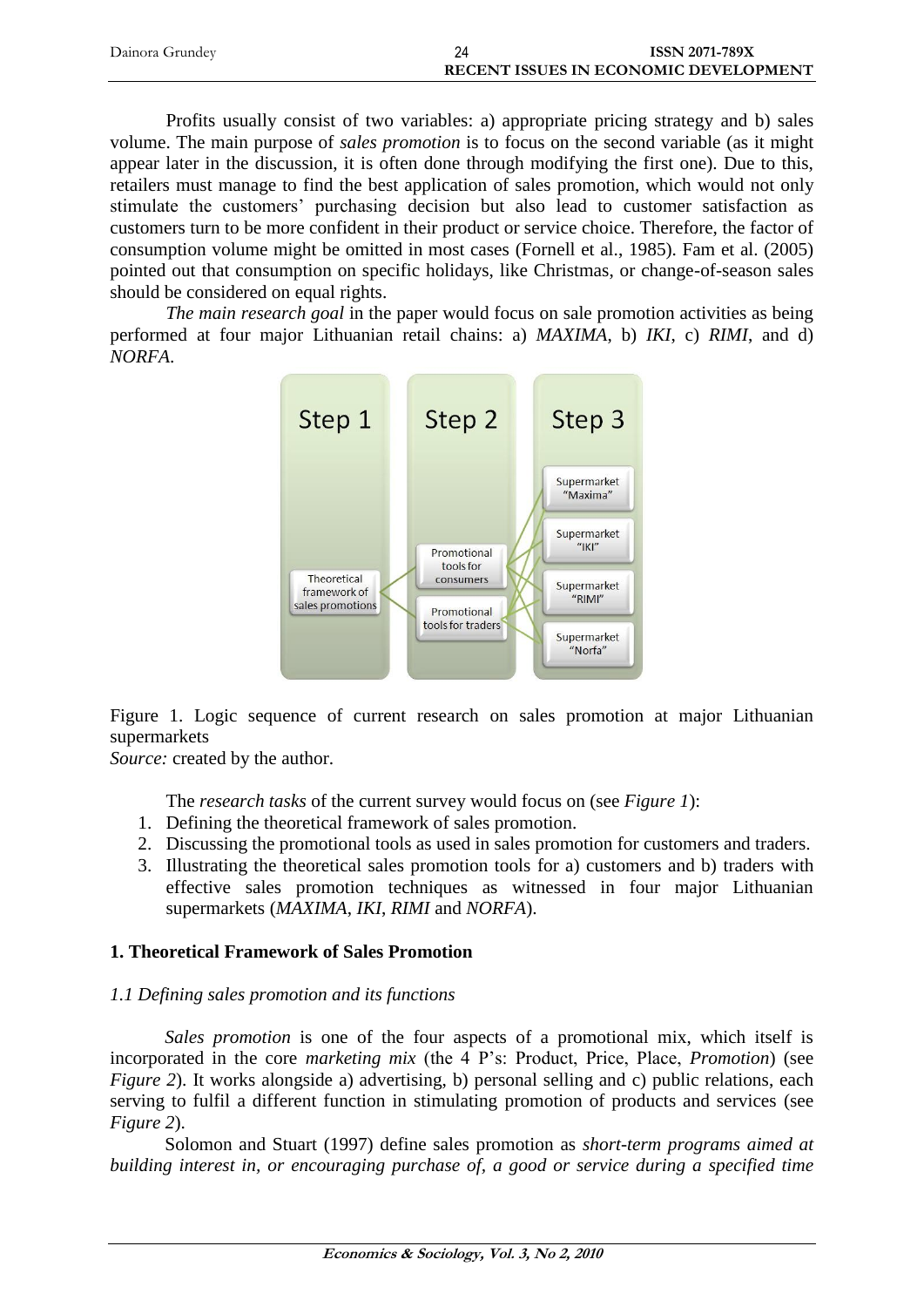| Dainora Grundey | ISSN 2071-789X                               |
|-----------------|----------------------------------------------|
|                 | <b>RECENT ISSUES IN ECONOMIC DEVELOPMENT</b> |

*period* (Solomon and Stuart, 1997). To put it into perspective, Kotler and Armstrong (2001) provide a comparison of sales promotion and advertising: "*Whereas advertising says, "Buy our product," sales promotion says, "Buy it now.*" *Sales promotion effects are often short lived, however, and often are not as effective as advertising or personal selling in building long-run brand preference*." In summary, it could be stated that sales promotion is a shortterm tool, aimed at immediately increasing sales volume, especially in seasonal sales promotions.



Figure 2. Compound elements of the marketing mix *Source*: created by the author.

Sales promotion usually performs three functions (Scholz, 2008; Grundey and Bąkowska, 2008; Žvirelienė et al., 2008; Pranulis et al., 2008; Dutu and Halmajan, 2009; Grundey, 2009; Propescu et al., 2009; Solomon et al., 2010):

- 1) creating economic benefits and informing customers upon (i.e., making them aware of) immediate product purchase;
- 2) creating customer awareness of a specific product or service, attracting their attention, especially in the point-of-purchase environment;
- 3) providing the customer with various perks of choosing a specific product, service, brand, or retailer.

### *1.2 Planning for sales promotion – a theoretical standpoint*

Planning is the key to successive sales promotion. Before beginning to promote a product, an opportunity or a need must be identified, objectives of the promotion must be considered. The main objectives of consumer-aimed promotion were listed above. After the objectives have been decided on, details must be decided on: specific promotional tools, timeframe and budget. Afterwards the plan has to be executed. Implementation of a sales promotion plan requires certain cooperation between retailers and manufacturers. Finally, it is important to note the results of a sales promotion campaign, whether it was successful or not. Modifications to the plan should be applied as needed.

When speaking about sales promotion planning, one must also consider by whom the sales promotion is initiated: the retailer or the manufacturer. Different tools are used and emphasized by these two initiators of sales promotion. Retailers more often use tools such as loyalty programs and various price reductions or two-for-one deals, whereas manufacturers can initiate the use of point-of-purchase displays, fund product demonstrations and tastings,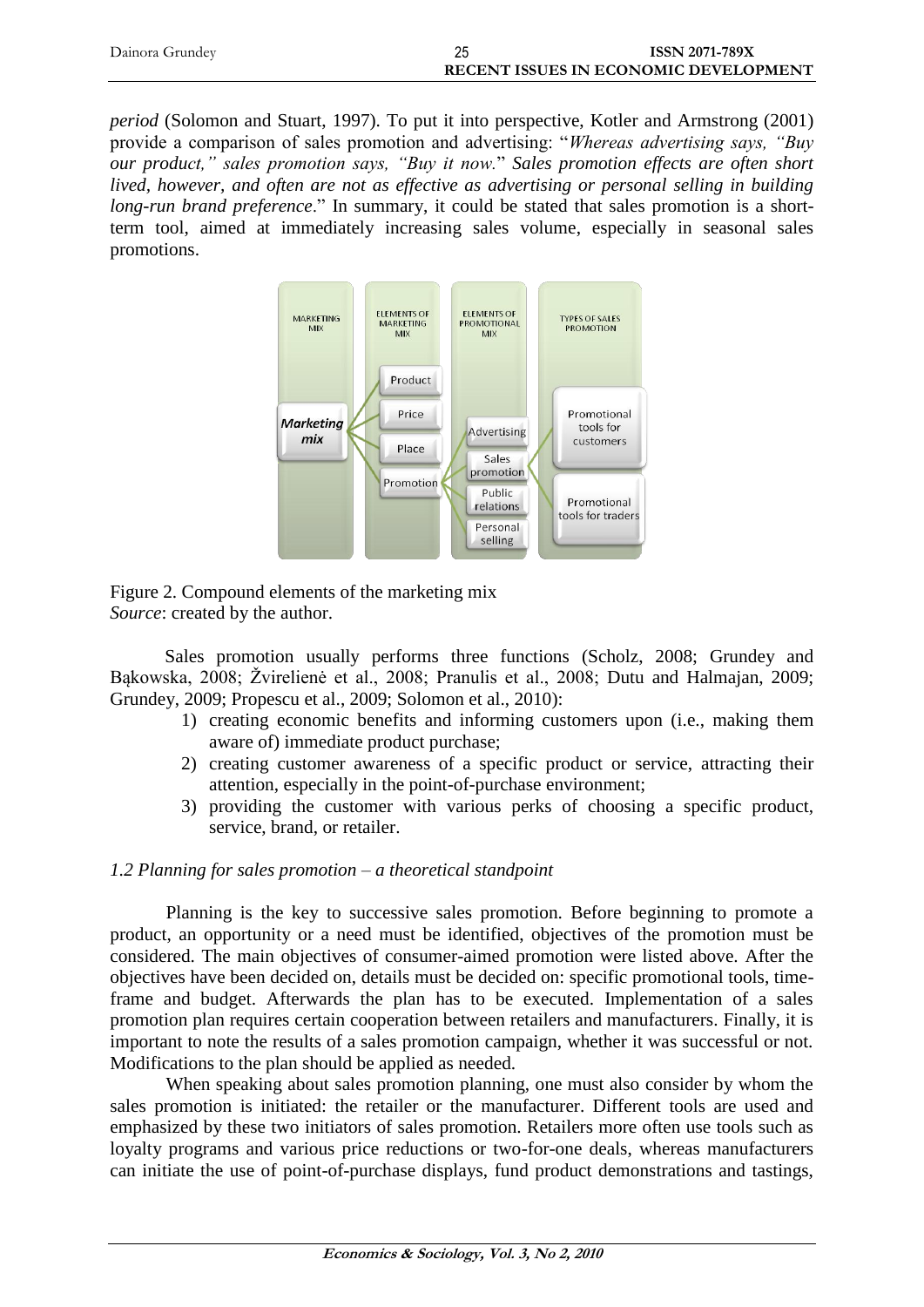| Dainora Grundey | 26 | <b>ISSN 2071-789X</b>                        |
|-----------------|----|----------------------------------------------|
|                 |    | <b>RECENT ISSUES IN ECONOMIC DEVELOPMENT</b> |

offer gifts with purchases (Schultz et al., 1998). The goals of retailers and manufacturers are slightly different too: while they both seek to maximize profits (through increased customer loyalty, sales volumes, etc.), retailers do not actually care to increase the sales of a specific product, but sales as a whole. Manufacturers, understandably, only wish to increase the sales of their own products. The goals of these two stakeholders are not always compatible. For example, if a retailer chooses to become a price leader, thus increasing their total market share, it can cause certain manufacturers, because of small profit margins, to decide against selling their products via that particular channel. Things such as these must be considered when constructing a sales promotion plan. Solomon et al. (2010) indicated that promotional plan could be viewed from four major perspectives, namely:

- 1) *Objectives for the promotion*: What measurable change do you wish to achieve?
- 2) *Budget*: How much do you intend to spend?
- 3) *Messaging strategy*: What do you plan to say? Who is the target of the message?
- 4) *Media strategy*: Which channels do you plan to use?



The following scheme could be developed for planning for sales promotion (*Figure 3*), defined further in more detailed steps:

**1.** Recognize a need/an opportunity for increased sales (seasonal, decrease in sales, etc.);

**2.** Analyzing opportunities for, and planning the use of, different sales promotion tools:

- **2.1.** Specific tools;
- **2.2.** Budget;
- **2.3.** Length;
- **3.** Implementation;

**4.** Feedback;

**4.1.** Did actual sales increase; can this be attributed to the sales promotion effort?

**4.2.** Customer survey, other methods;

**5.** Modifications to sales promotion plan, if needed.

The suggested sales promotion plan could be developed and adapted considering what Schultz et al. (1998) indicated towards the psychographic type of the consumer, which could have direct influence on sales promotion plan adjustments. Psychographic behaviour of consumers was also detailed by Grundey (2008). From the point of view of Schultz et al. (1998, p.20) five typologies of consumer segments could be identified: 1)

*current loyals* (those people who buy the "right" product or service most or all of the time); 2) *competitive loyals* (people who buy a competitor's product or service most or all of the time); 3) *switchers* (people who buy a variety of products in the same category); 4) *price buyers* (people who constantly buy the least expensive brand); 5) *non-users* (people who do not use any product in the category).

Boone et al. (2010, p.485) point out the environmental factors, which effect the sales promotional planning, namely: "the nature of the market; the nature of the product; the stage in the product life cycle; the price; and the funds available for promotion".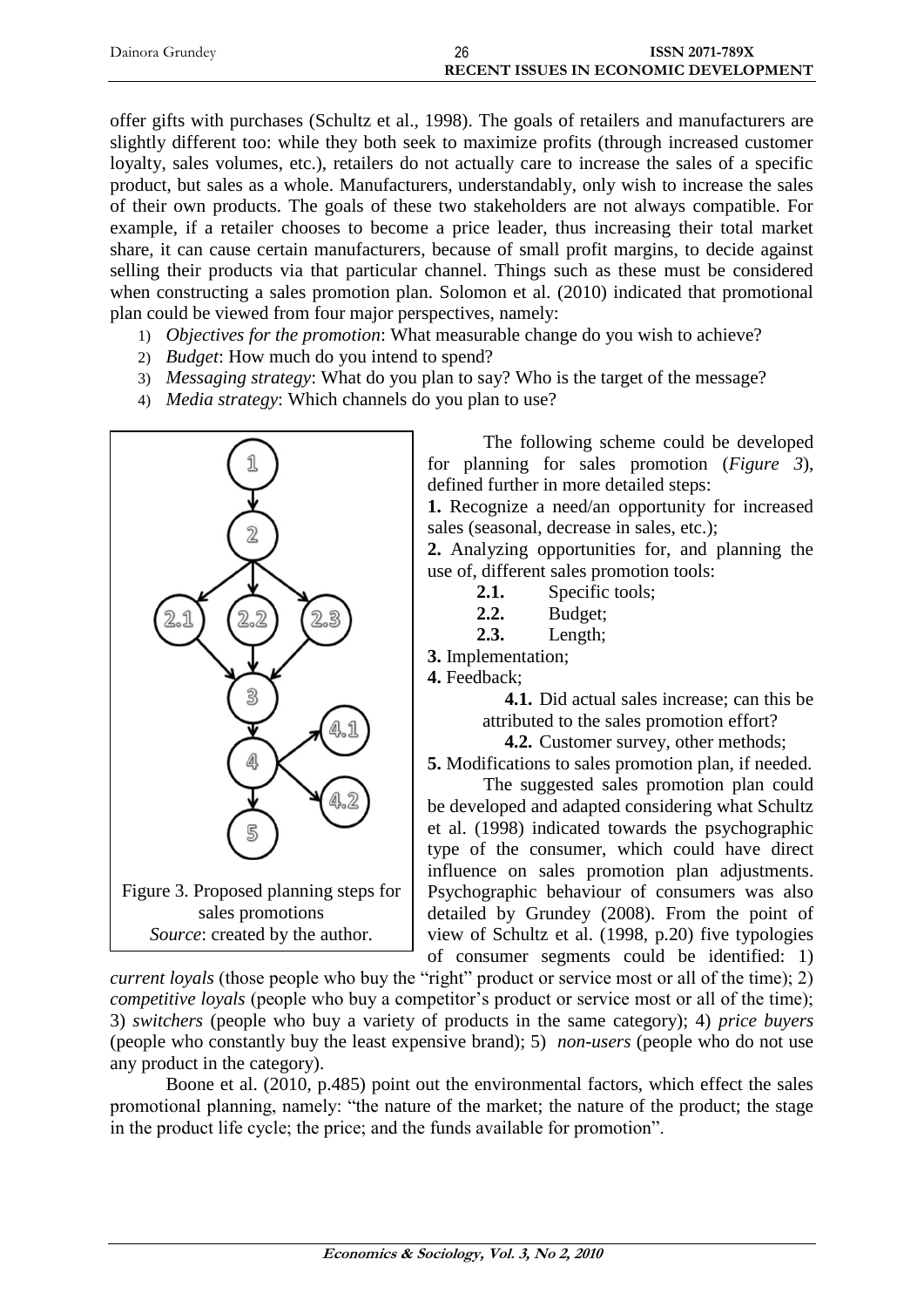| Dainora Grundey | ISSN 2071-789X                               |  |
|-----------------|----------------------------------------------|--|
|                 | <b>RECENT ISSUES IN ECONOMIC DEVELOPMENT</b> |  |

## *1.3 Sales promotion objectives*

While sales promotion is a short-term tool, as stated by Solomon and Stuart (1997) and Somolon et al. (2010), it should be used to further a company's long-term goals, i.e., it should encourage the target of the promotion to pick the same product later on as well. The objectives of consumer-aimed promotion most often are as follows (Kotler and Armstrong, 2001):

- stimulate impulse buying;
- encourage stocking up on a product;
- lure away customers from competition;
- reward loyal customers;
- convince people to try a new product.

Boone et al. (2010, p.471) additionally indicate that marketers identify five objectives for promotion: 1) provide information to consumers and others; 2) increase demand; 3) differentiate a product; 4) accentuate a product's value; 5) stabilise sales.

Sales promotions sales targeted to consumers encourage purchase or build interest in a product during a specified time period. The key element of sales promotions is its limitedtime nature (Boone et al., 2010).

Mullin and Cummins (2008) have enumerated sales promotion techniques in the following manner (without indicated the consumer-trader perspective): off-the-shelf-orders, joint promotions, price promotions, premium promotions, prize promotions and international sales promotions. Joint promotions could an answer for emerging markets, when companies could save on promotional budgets by joining their efforts in sales promotion activities (Varadarajan, 1985).

The following is a list of the main sales promotion tools according to the *function performed* (Kotler and Armstrong, 2001; Solomon and Stuart, 1997):

## *1. Economic benefits:*

- a. Coupons
- b. Refunds/rebates
- c. Reductions in prices (price deals)
- d. Loyalty programs
- e. Two-for-one deals
- *2. Customer attention:*
	- a. Point-of-purchase displays
	- b. Samples
	- c. Product demonstrations, tastings
	- d. Product catalogues (seasonal, showcasing discounts, etc.)
- *3. Perks:*
	- a. Contests/sweepstakes
	- b. Gifts with purchase (can also be considered an economic benefit, depending on the point-of-view of individual customers)
	- c. Souvenirs

More promotional tools would focus on economic benefits of an immediate product or service purchase. Most of these tools are also time-limited, thus urging the consumer to buy *now*, as if saying "*Buy today, because tomorrow it will cost more*." Also, a large part of sales promotions are coordinated by retailers who rarely focus on specific brands, thus negating any benefits for brand loyalty. These two facts are proof for Kotler and Armstrong's (2001) statement that sales promotion is a short-term tool.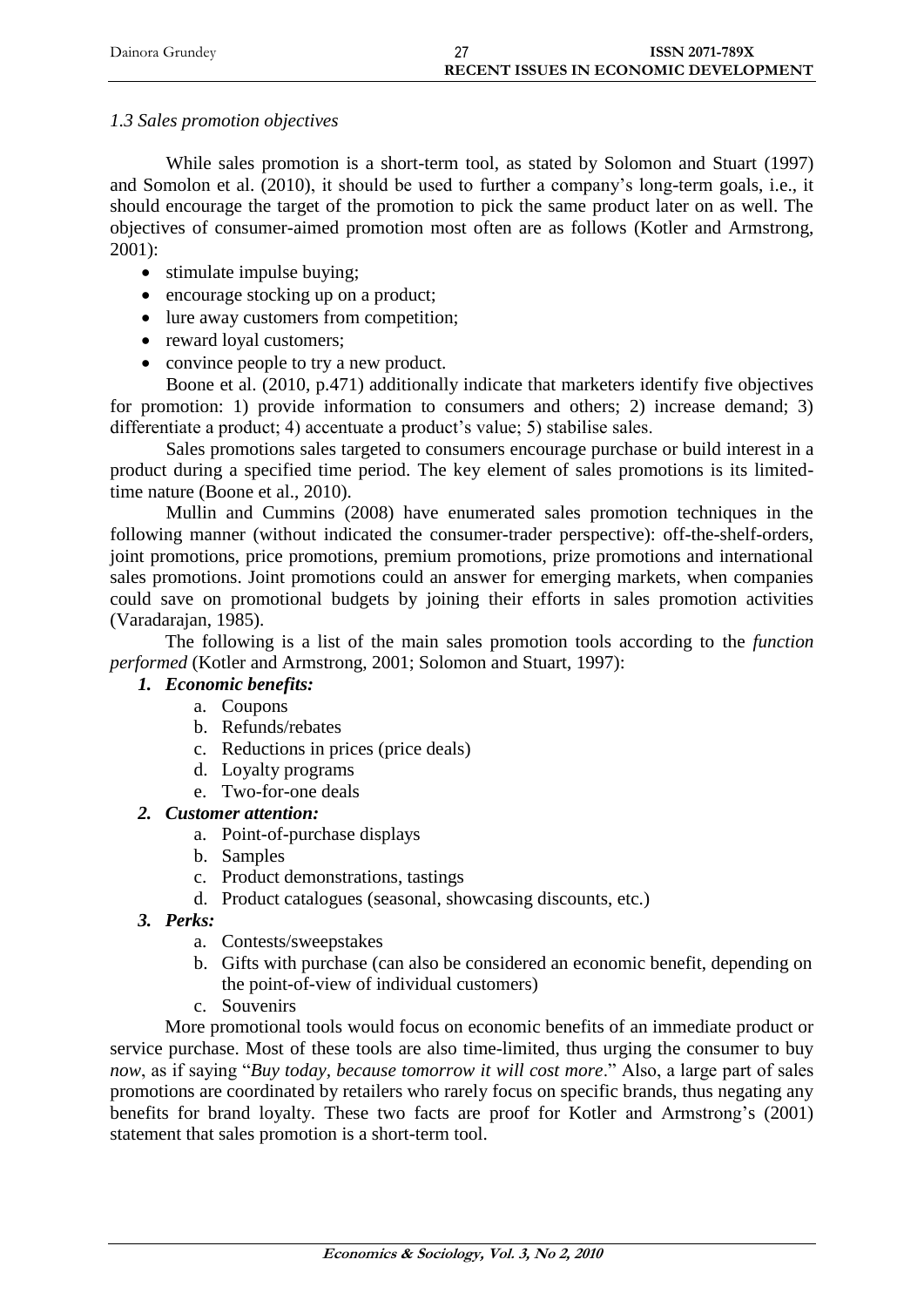| Dainora Grundey | 28 | <b>ISSN 2071-789X</b>                        |
|-----------------|----|----------------------------------------------|
|                 |    | <b>RECENT ISSUES IN ECONOMIC DEVELOPMENT</b> |

## **2. Sales Promotion Tools for Customers and Traders**

In order to define promotional tools, as practiced towards customers and traders, the viewpoint of Solomon et al. (2010) will be adapted here.

## *2.1 Sales promotion tools for customers*

From the perspective of sales promotional tools used towards customers, Solomon et al. (2010) indicated three major types, namely (see *Figure 4*):

- 1) price and value discount promotion tools,
- 2) visibility increasing promotional tools,
- 3) volume increasing promotional tools.

In this subchapter, the explanation of each type of sales promotional tool will be explained with illustrations from the practice in Lithuanian supermarkets, as investigated by the author, using the *method of observation*.



Figure 4. Promotional techniques for customers *Source*: adapted from Solomon *et al.*, 2010.

*Price or value discount promotion tools* include coupons for packaged-goods products (Solomon et al., 2010). These days in Lithuania, various supermarkets offer from 20-45% or more discounts (in individual case, up to 75% discounts are valid in sales for the end-ofseason goods) on weekends or holiday season for consumables. Other cases include *special deals* at the start of the season or introducing a new product or service into the market – these measures could support loyal customers and win the new ones. At the time of writing this paper, the season of All Saints Day was approaching in Lithuania. What has been noticed is that during the last weekend in September (i.e.,  $25\text{-}26^{\text{th}}$  September, 2010) supermarkets, esp. *Norfa*, started offering stacks of cemetery candles, *way too early* for 1<sup>st</sup> November, which is All Saints Day, and people in Lithuania as in most Catholic countries go to cemeteries to pay respect to their relatives who passed away.

In addition to coupons, companies place in *newspapers, send by mail (or by mobile phone)*, or *offer on a Web site*, a marketer may offer a *temporary price reduction* at the store or offer a rebate (Solomon et al., 2010). "A rebate refunds part of the purchase price" (Solomon et al., 2010), but in Lithuania a person does not have to fill in any requested forms (unless in apparel shops) as most of Lithuanian supermarkets have introduced loyalty cards, where a percentage of the purchase amount is being accumulated over the time and a customer can use the accumulate sum up on the next purchase. Only recently (in September,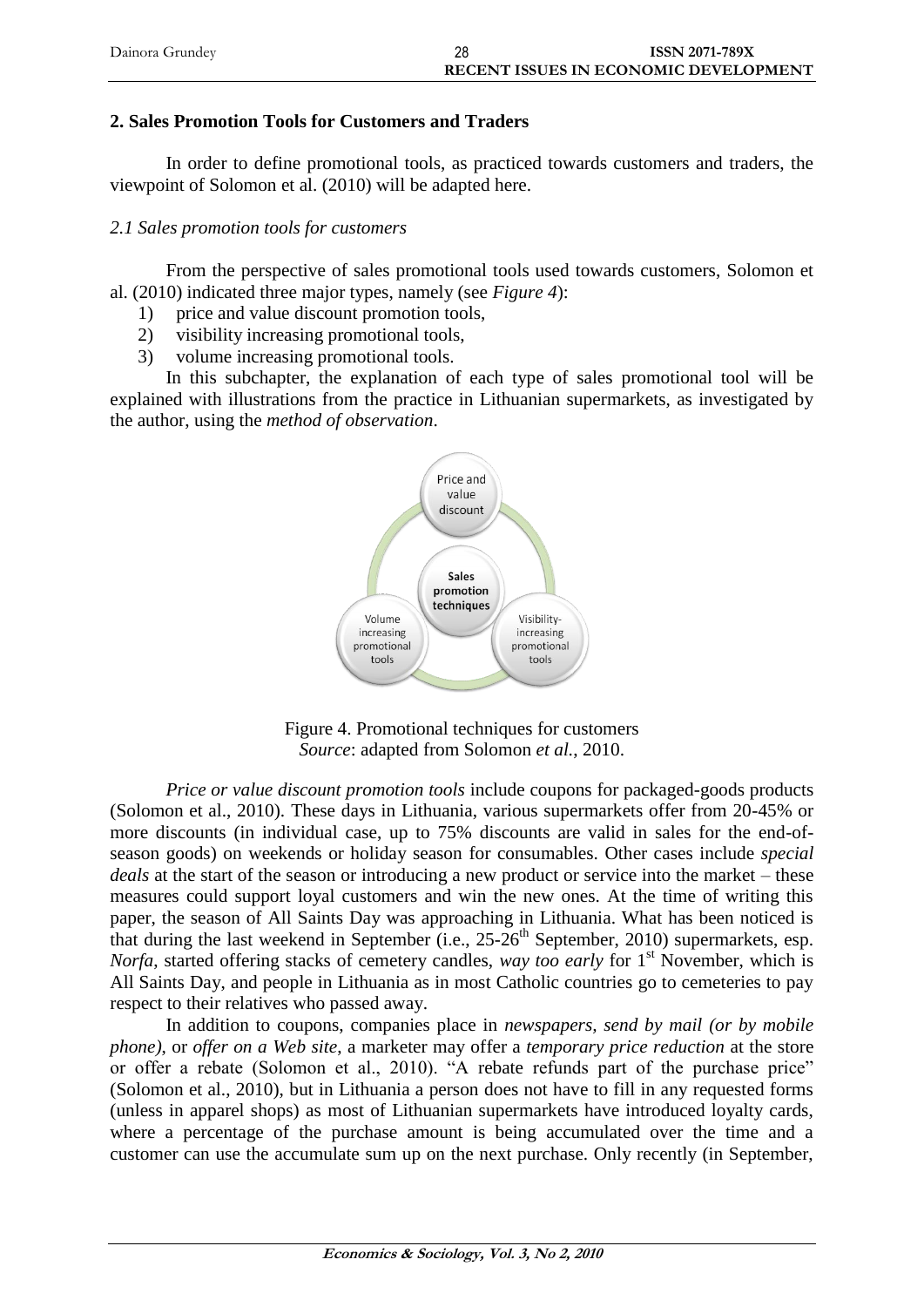| Dainora Grundev | 29 | <b>ISSN 2071-789X</b>                        |
|-----------------|----|----------------------------------------------|
|                 |    | <b>RECENT ISSUES IN ECONOMIC DEVELOPMENT</b> |

2010), the supermarket *RIMI* has introduced a loyalty card "*Mano RIMI*", whereas other supermarkets have such rebate cards in *Maxima*, *IKI* and *Norfa* long ago.

*Bonus packs* deliver more of the same product without any extra cost for a customer. Usually hygiene and cosmetics products tend to adopt this strategy, e.g. 20% extra toothpaste in the packaging for the same price of 250ml toothpaste tube. But it also works very well with foods. It has been noticed that a lot of people in Lithuania has lost strong purchasing power due to loss of jobs or decreased pensions and other household income. Therefore, during the economic slowdown Lithuanians would shop for intensively for value and price discount promotions, searching for them over Internet, newspapers, leaflets from supermarkets, which flock post boxes with promotional booklets, leaflets and other printed versions of their sales promotions. It is interesting to note that Lithuanian supermarkets tend to choose a start day of the week for their price and value promotions, e.g., *Maxima* always starts its discount promotions on Tuesdays for the whole coming week and has special discounts on weekends.

*Visibility-increasing promotion tools* include, e.g., *a premium*, which is "a free item you receive if you purchase another item" (Solomon et al., 2010). Premiums are very popular in hygiene products market, e.g. a pack washing powder could be blocked together with a free fabric conditioner (small size of course); or a bottle of washing up liquid *Fairy* might have a free washing sponge attached to the bottle; or a bottle of shampoo with a free hair conditioner. This practice is extremely popular in Lithuanian supermarkets and guarantees nearly 100% customer loyalty in such cases and increase in sales.

"*Contests* and *sweepstakes* offer the opportunity to win an exciting prize" (Solomon et al., 2010), not actually connected to the place of shopping. "The difference between the two is that a contest is a test of skill, whereas a sweepstakes is simply based on luck" (Solomon et al., 2010). Sweepstakes might obtain various forms in Lithuania (though Solomon et al., 2010, emphasize that an entry form should be filled in). The most popular form is collecting a certain amount of items (e.g. bottle caps from Coca-cola or a national brand soda drink) and exchange then into a souvenir. Currently, a game took place in *Maxima* supermarket (ended 27th September, 2010), called "*The Cosmic Balls*", when customer was given 3 pre-packed round plastic balls with every purchase of 30 Litas. It was aimed at children, as adults are not likely to be interested in collectables like that – therefore, some *moral-ethical problems* have occurred. Children got into the "hunting and exchanging" mania of cosmic balls to complete a certain set of balls, which could lead to winning a holiday to Warner Bros Company in the USA. Therefore, a *gambling* element is present here.

*Volume-increasing promotion tools* for customers could include sampling, which is "a popular (though expensive) promotional tool" (Solomon et al., 2010). "Food and beverage companies often provide free samples to consumers to give them a chance to try a new product for free" (Solomon et al., 2010). Lithuanian supermarkets adopt this sales promotion tool to a wide extent, especially foods, which have to be boiled, heated or grilled; as by entering the supermarket, a customer might immediately smell the food being cooked and offered on trial. Dairy products are No 2 of popularity in Lithuanian supermarkets to be sampled on regular basis, especially when dairy products of foreign competitors enter the market from Latvia, Poland or Estonia. Another food, winning the hearts and minds of Lithuanians, is salads, prepared by the supermarket's chefs themselves; therefore, samples of a variety of salads could be for trial, especially when introducing the new ones on the market or promoting the most expensive ones in the range.

"*Loyalty programs* reward consumers for their frequent, continuing purchase of a product" (Solomon et al., 2010). As observed in Lithuanian supermarkets, they all issue loyalty cards for customers, though the loyalty programmes do differ amongst themselves. Usually a customer attains 1% of the total purchase value on to the loyalty card, this valid for the newly introduced *RIMI* loyalty card "*Mano Rimi*", *MAXIMA* loyalty card "*ACIU*". To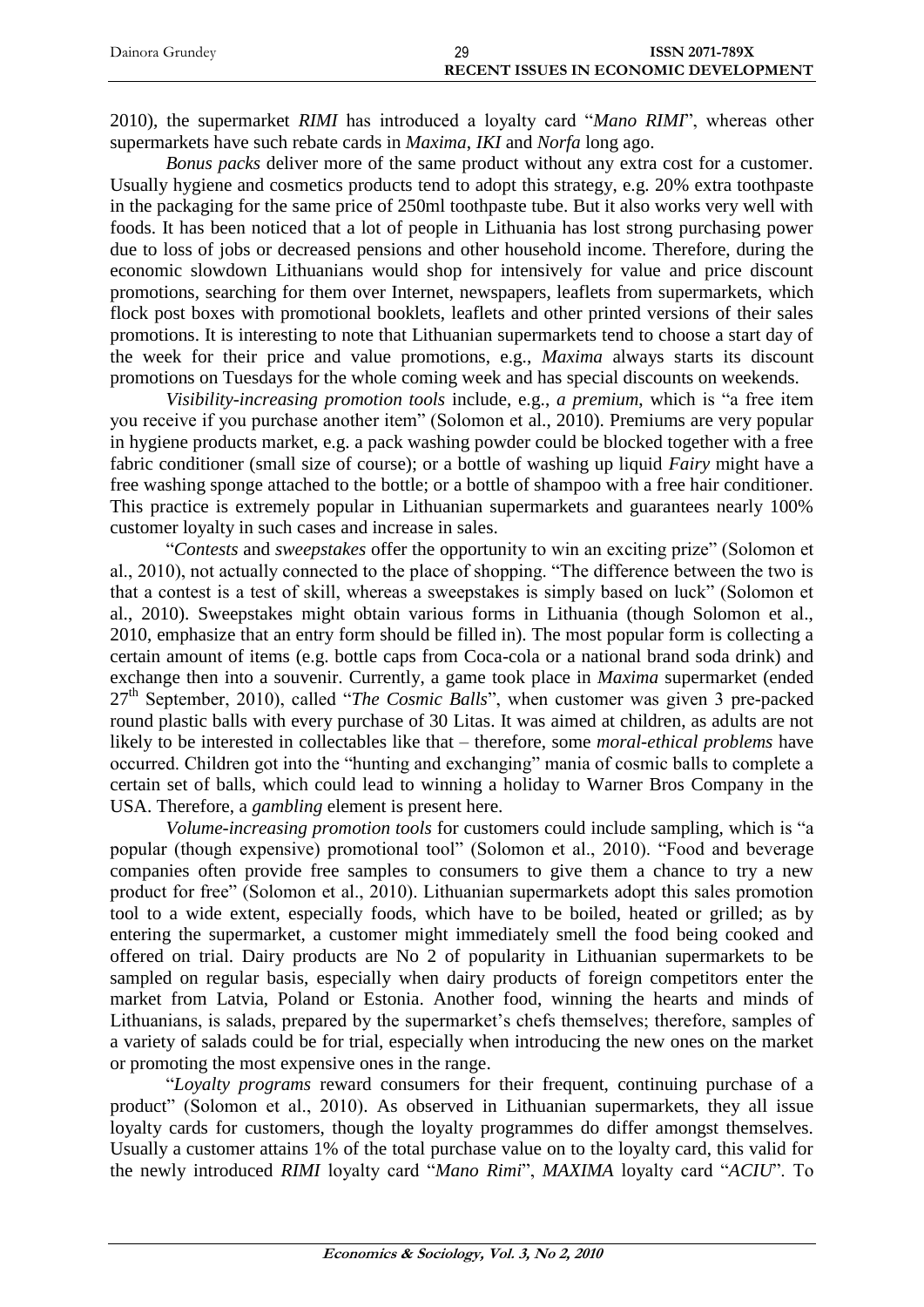| Dainora Grundev | 30 | <b>ISSN 2071-789X</b>                        |
|-----------------|----|----------------------------------------------|
|                 |    | <b>RECENT ISSUES IN ECONOMIC DEVELOPMENT</b> |

obtain a loyalty card a customer has to purchase it for 10 Litas (approx. 2.90 Euros), but in the case a new introduction (like RIMI recently has introduce its first loyalty card since September 2010), a card could be obtained for free for a certain period (in the case of RIMI – till the end of 2010); and in the case of *IKI Premija* card it is for free at any time.

In case of NORFA, the loyalty card works in a more motivated way, as the discounts are offered upon the amount spend in the supermarket (please, compare in *Table 1*).

|  |  |  |  |  |  | Table 1. Types of discounts with a loyalty card at the supermarket RIMI in Lithuania, 2010 |
|--|--|--|--|--|--|--------------------------------------------------------------------------------------------|
|--|--|--|--|--|--|--------------------------------------------------------------------------------------------|

| <i>Immediate</i><br>discount per<br>purchase | Amount spent on<br>purchases (in Litas) | Discount for<br>accumulative<br>purchases in the<br>past month | Amount spent on<br>purchases (in Litas) |
|----------------------------------------------|-----------------------------------------|----------------------------------------------------------------|-----------------------------------------|
| $-2\%$                                       | from $50$ to $100$                      | $-1\%$                                                         | from 0 to $250$                         |
| $-3\%$                                       | from $101$ to $200$                     | $-2\%$                                                         | from $251$ to $500$                     |
| $-4\%$                                       | from $201$ to $300$                     | $-3\%$                                                         | from $501$ to $1000$                    |
| $-5%$                                        | from $301$ to $400$                     | $-4\%$                                                         | from $1001$ to $2000$                   |
| $-6\%$                                       | from $401$ to $500$                     | $-5\%$                                                         | from $2001$ to $3000$                   |
| $-7\%$                                       | from $501$ to $1000$                    | $-6\%$                                                         | from $3001$ to $4000$                   |
| $-8\%$                                       | from 1001 onwards                       | $-7\%$                                                         | from $4001$ to $5000$                   |
|                                              |                                         | $-8\%$                                                         | from 5001 to 10000                      |

*Source*: compiled by the author from the official website of NORFA supermarket, [http://www.norfa.lt/nuolaidu\\_kortele,](http://www.norfa.lt/nuolaidu_kortele) referred on 27/10/2010.

*IKI Premija* card went one step further. This card also works as a *debit card*; a customer can transfer money on to it (usually 50 Litas deposit is requested when ordering a new loyalty card, which is later available for spending on the customer's purchases), or money can be returned the supermarket IKI on special sales promotions, e.g. when a customer purchases a bottle of garlic source for 8.99 Litas, 3 Litas are returned for the customer directly onto *IKI Premija* card if a person has it available. Therefore, some of Lithuanian population (esp. Seniors), prefer this loyalty card, which guarantees *rebate*.

### *2.2 Sales promotion tools for traders*

*Trade promotions* are aimed at retailers or wholesale distributors, sometimes at company's employees as well, as they the intermediaries between the producer and the final customer. Trade promotions fall into two main categories: a) discount promotions and b) visibility-increasing promotions (Solomon et al., 2010) (*Figure 5*).

Even though sales promotion tools for traders are not the immediate focus of this research, for the purpose of the clarity and complexity of the research object, a short review is performed here using the *method of primary data gathering – observation*.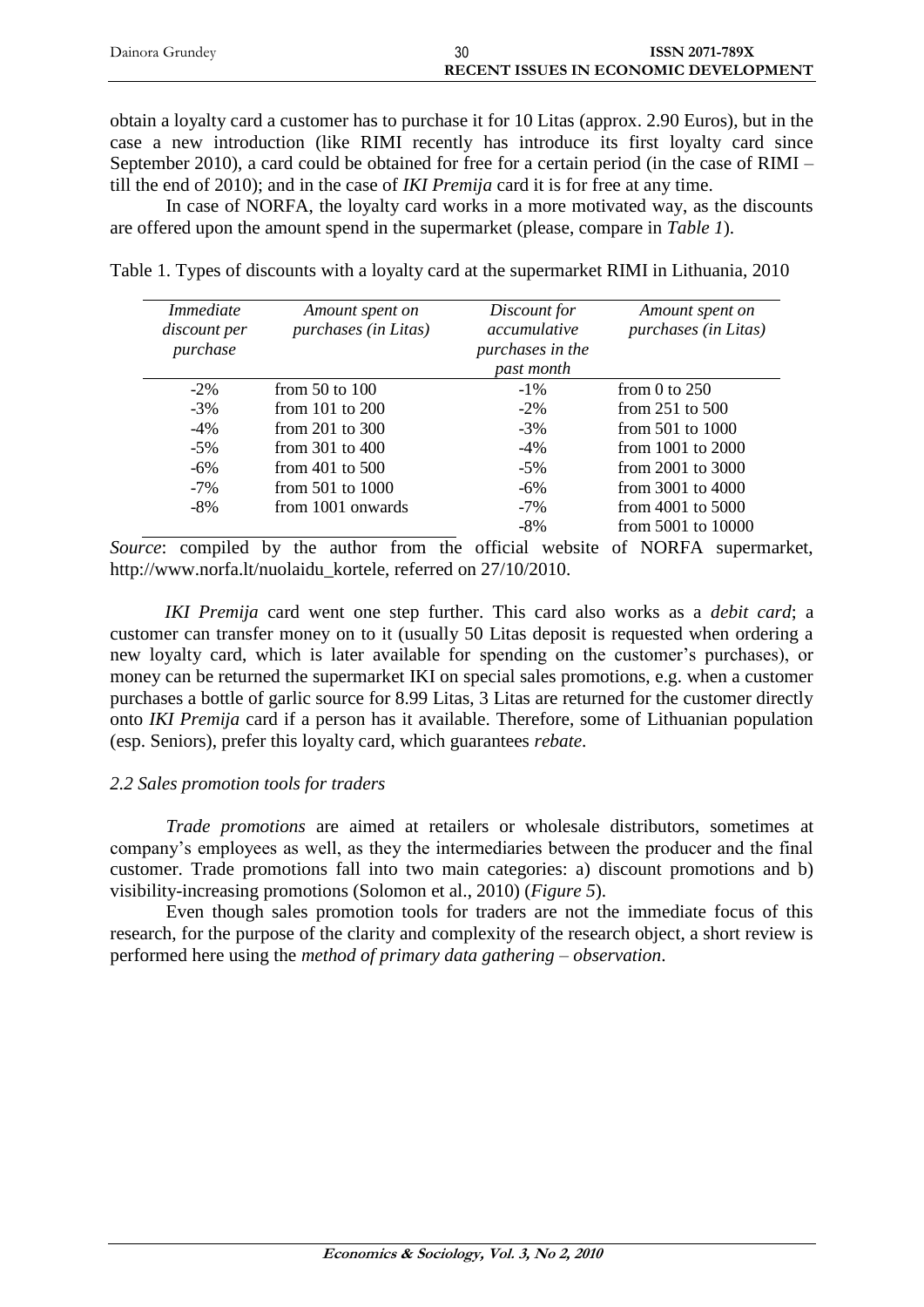

Figure 5. Trade promotion techniques *Source*: adapted from Solomon *et al.*, 2010.

"*Discount promotions* offer the trade partner a reduced cost on the product or help to defray the partner's advertising expenses" (Solomon et al., 2010). Discount promotions further fall into two categories, namely: 1) merchandising allowances, and 2) case allowances.

"*Merchandising allowances* are price breaks the manufacturer offers to its channel partners when it reimburses the retailer for *in-store support of a product*, such as a special offshelf or end-of-aisle display of the product" (Solomon et al., 2010). This tool is very popular in Lithuanian supermarkets and widely used to promote new editions of coffees, teas, chocolates, soda water, etc. Also seasonal products could be of the choice for merchandising allowances, e.g. when autumn is approaching, most Lithuanian supermarkets use POP (pointof-purchase) displays for local honey products, herbal and healthy-style teas as preventive measures for colds and flu.

"*Case allowances* are a discount the manufacturer offers to the channel partner based on the volume of products it buys during the deal period. The greater number of products the partner buys, the greater the discount" (Solomon et al., 2010). The same could be applied to customers, if they buy in bulk, e.g. a pack of 6 soda bottles (*Maxima* encourages customers to buy in bulk and discounts are quite obvious, e.g. a 1.5L bottle of *Nestea Green Tea* drink is priced at 4.29 Litas, but if purchased in no less than 6 bottles at a time, the price per bottle drops to 3.69 Litas). Therefore, this tool of sales promotion is seconded further to the final consumers as well.

Within the range of visibility-increasing promotions, 1) industry trade shows and 2) incentive programmes could be in the spotlight.

"*Industry trade shows* are events at which manufacturers showcase their products, often in elaborate, attention-getting booths or through giveaway samples and product information" (Solomon et al., 2010).

As Lithuania is popular with their trade-exhibitions, placed in the Lithuanian Exhibition and Convention Centre *LitExpo* in Vilnius, the capital city of the country, supermarket dealers might have a chance of inquiring on new arrivals and innovations in products (refer to *Table 2* for the upcoming events at *LitExpo* in autumn 2010).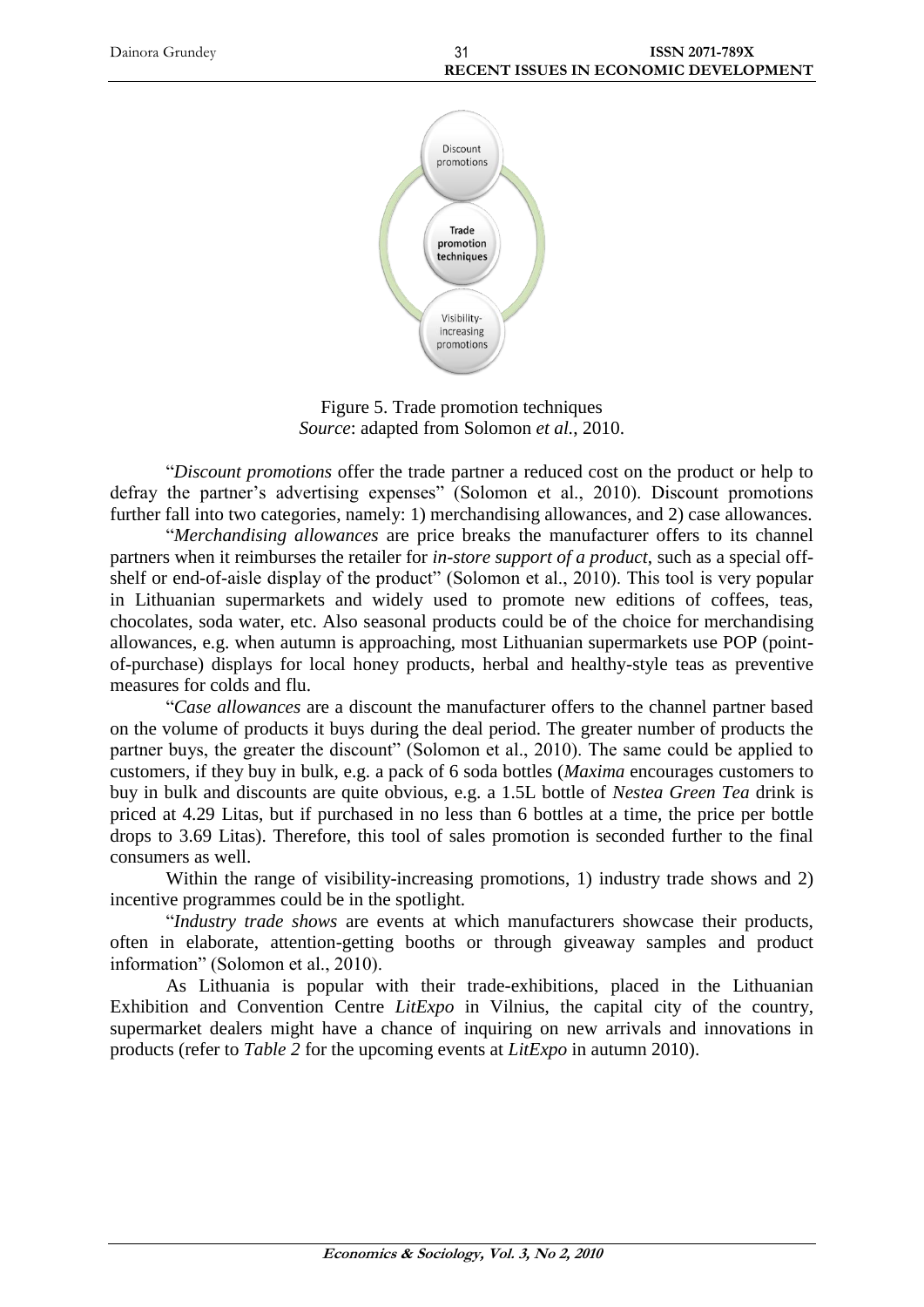| Dainora Grundey | <b>ISSN 2071-789X</b>                        |
|-----------------|----------------------------------------------|
|                 | <b>RECENT ISSUES IN ECONOMIC DEVELOPMENT</b> |

| N <sub>0</sub> | Upcoming industry trade show | Date             | Short description                             |
|----------------|------------------------------|------------------|-----------------------------------------------|
|                | <b>CITY.REAL ESTATE 2010</b> | 2010 September   | Development,<br>Sustainable                   |
|                |                              | $30/09 - 02/10$  | <b>Investment Projects, Real Estate</b>       |
| 2.             | <b>VILNIUS INVEST 2010</b>   | $30/09 - 02/10$  | Investment possibilities, personal            |
|                |                              |                  | finance, securities, pension funds,           |
|                |                              |                  | insurance, corporate finance, law             |
|                |                              |                  | and tax services                              |
| 3.             | BALTIC TEXTILE AND LEATHER   | 2010<br>October  | 19 <sup>th</sup> International Trade Fair for |
|                | 2010                         | $14/10 - 16/10$  | Textile and Apparel Materials,                |
|                |                              |                  | Goods and Innovations                         |
| 4.             | BALTSHOP.BALTHOTEL.BALTGAS   | November<br>2010 | Equipment<br>HoReCa<br>and                    |
|                | <b>TRO 2010</b>              | $04/11 - 06/11$  | Gastronomy                                    |
| 5.             | <b>BAF2010</b>               | $04/11 - 06/11$  | Baltic Food and Beverages Fair                |
| 6.             | <b>BABY LAND 2010</b>        | $19/11 - 21/11$  | Mothers'-to-be and Babies' Care               |
|                |                              |                  | Goods, Toys, Games, Nursery,                  |
|                |                              |                  | Children's and Youth's Furniture,             |
|                |                              |                  | Clothes and Footwear for Children             |
|                |                              |                  | and Youth                                     |

Table 2. Upcoming industry trade shows in the Lithuanian Exhibition and Convention Centre *LitExpo*, Autumn 2010

*Source*: compiled by the author from the official website of Litexpo, [www.litexpo.lt,](http://www.litexpo.lt/) referred on 28/10/2010.

"*Incentive programs*, also known as push money, give salespeople or channel partners free trips, cash bonuses, or other gifts as a reward when they sell the manufacturer's product" (Solomon et al., 2010). "For example, Revlon may give incentives to manicurists to recommend Revlon products to their clients" (Solomon et al., 2010). Such practice in Lithuania would be branded as corruption and illegal practice.

### **Conclusions**

Considering tough economic conditions after the 2008 financial crisis, still focusing on globalisation and strategic decision-making on international level, and realising the decreasing purchasing power of consumers, retail business of supermarkets in Lithuania are experiencing not the best of their times. In order to lure consumers back to the shopping centres and supermarkets, their managers consider a series of sales promotion techniques even facing the necessity of increasing prices in several food sectors, such as dairy products, bread and meats.

Therefore, a theoretical overview of possible sales promotion tools was performed, considering two major perspectives: a) consumer's level; b) trader's level. It has been discovered by the means of primary (through *observation*) and secondary (through *cabinet research*) data gathering that major supermarkets in Lithuania (MAXIMA, IKI, RIMI and NORFA) apply identical set of sales promotional tools, though they vary in the content and conditions of application, as it was proved via the example of loyalty cards.

As it has been concluded that Lithuanians are mainly shopping for goods and services which are on sales or being promoted, therefore, the efforts of competing supermarkets are directly towards effective sales promotion planning, the scheme of which was presented in the paper.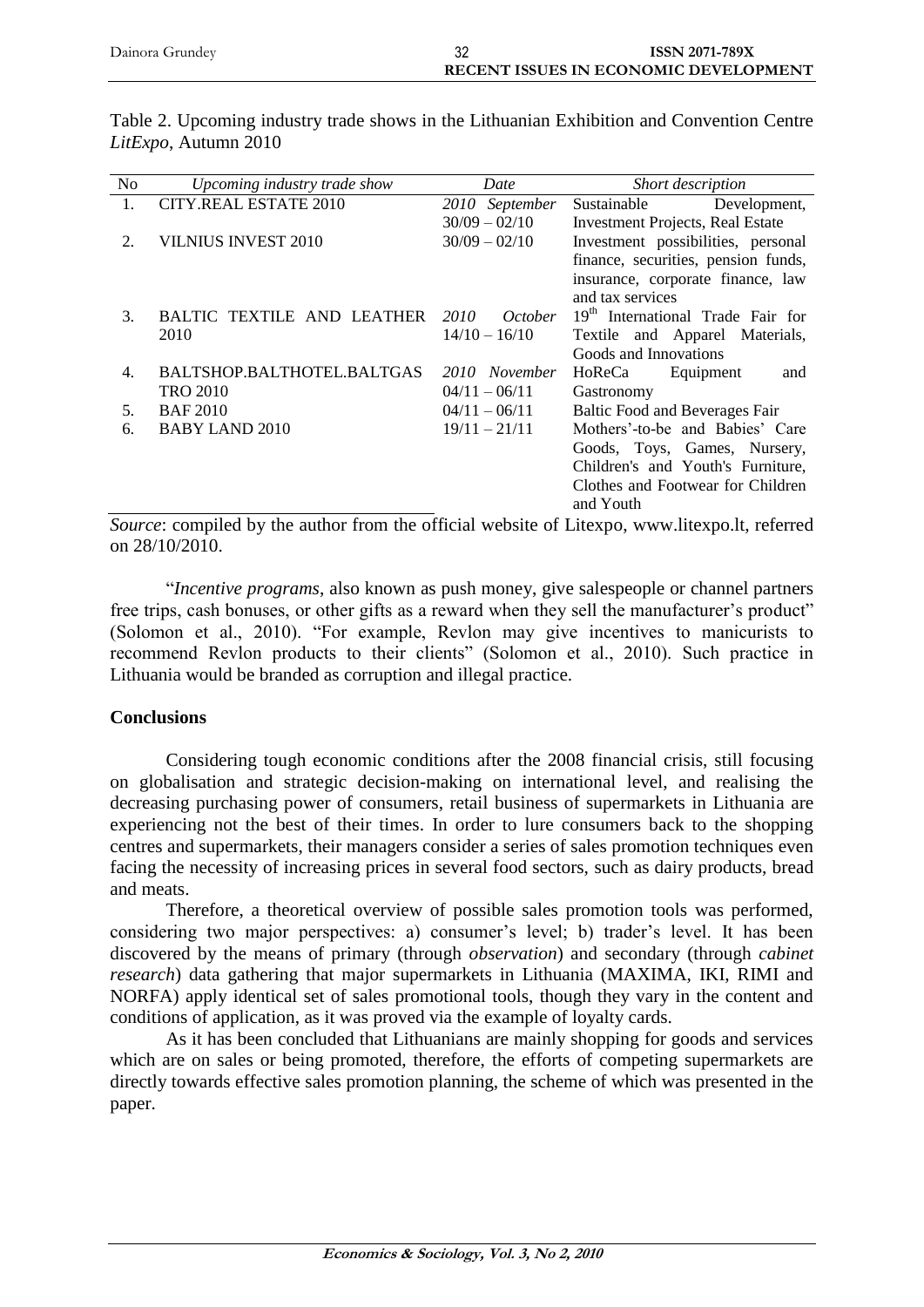| Dainora Grundey | JJ. | <b>ISSN 2071-789X</b>                        |
|-----------------|-----|----------------------------------------------|
|                 |     | <b>RECENT ISSUES IN ECONOMIC DEVELOPMENT</b> |
|                 |     |                                              |

## **References**

- Aguirregabiria, V. (2002), "Sales promotions in supermarkets: estimating their effects on profits and consumer welfare". available online at profits and consumer welfare", available online at [http://www.econ.yale.edu/seminars/apmicro/am03/aguirre-030327.pdf,](http://www.econ.yale.edu/seminars/apmicro/am03/aguirre-030327.pdf) referred on 24/10/2010.
- Boone, L.E., Kurtz, D.E., Mackenzie, H.F., Snow, K. (2010), *Contemporary Marketing*. 2nd Canadian Edition. –Toronto: Nelson Education Inc.
- Chandon, P. (1995), "Consumer Research on Sales Promotions: A State-of-the Art Literature Review", *Journal of Marketing Management*, Vol. 11, pp. 419-441.
- Dutu, C., Halmajan, H. (2009), "Relationship Marketing Orientation and Marketing Practices: Effects on Business Performance", *Transformations in Business & Economics*, Vol. 8, No 3(18), Supplement A, pp. 231-243.
- Fam, K.-S., Fok, S.-C., Yang, Z., Jozsa, L. (2005), "Retail Sales Campaigns: A Comparison of Promotion Objectives and Activities Between NZ and Hungary", ANZMAC 2005 Conference: Advertising/Marketing Communication Issues, available online at [http://smib.vuw.ac.nz:8081/www/anzmac2005/cd-site/pdfs/1-Advertising/1-Fam.pdf,](http://smib.vuw.ac.nz:8081/www/anzmac2005/cd-site/pdfs/1-Advertising/1-Fam.pdf) referred on 24/10/2010.
- Fornell, C., Robinson, W.T., Wernerfelt, B. (1985). "Consumption Experience and Sales Promotion Expenditure", *Management Science*, Vol. 31, No. 9. (September), pp. 1084- 1105.
- Grundey, D. (2007), "Global Marketing Ethics: Social and Emotional-Psychological Issues in Advertising to Children", *Transformations in Business & Economics*, Vol. 6, No 2(12), Supplement A, pp. 41-64.
- Grundey, D. (2008), "Psychographics in Segmenting Consumer Markets: Antecedents and Implications for Marketers", *Revista Romana de Marketing*, Vol. 3, No 3 (July-September), pp.7-56.
- Grundey, D. (2009), "Eco-Marketing and Eco-Labelling: Does it Ensure Customer Loyalty in Lithuania?", *Transformations in Business & Economics*, Vol. 8, No 1(16), pp. 152-179.
- Grundey, D., Bąkowska, S. (2008), "Consumer Economics: Brand Awareness among Polish Consumers", *Transformations in Business & Economics*, Vol. 7, No 2(14), Supplement B, pp. 186-199.
- Kotler, Ph., Armstrong, G. (2001), *Principles of Marketing*, 9th Edition. –Upper Saddle River: Prentice Hall.
- Mullin, R., Cummins, J. (2008). *Sales Promotion: How to Create, Implement and Integrate Campaigns that Really Work*. 4<sup>th</sup> Edition. –London: Kogan Page.
- Popescu, I.C., Barbu, A.M., Ionescu, F.T. (2009), "Landmarks in the Development of Marketing Communications in Companies Active on the Romanian Market", *Transformations in Business & Economics*, Vol. 8, No 3(18), Supplement A, pp. 255- 273.
- Pranulis, V., Pajuodis, A., Urbonavičius, S., Virvilaitė, R. (2008). *Marketingas.* -Vilnius: The Baltic Press. [Marketing, *in Lithuanian*].
- Scholz, U. (2008), "Analysis of Purchasing Specific Determinants of Border-Crossing Business Loyalty", *Transformations in Business & Economics*, Vol. 7, No 2(14), pp. 144-162.
- Schultz, D.E., Robinson, W.A., Petrison, L.A. (1998). *Sales Promotion Essentials: The 10 Basic sales Promotion Techniques... and How to Use them*. –New York: McGraw-Hill Companies, Inc.
- Solomon, M.R., Stuart, E.W. (1997), *Marketing: real people, real choices*. -Upper Saddle River: Prentice Hall.